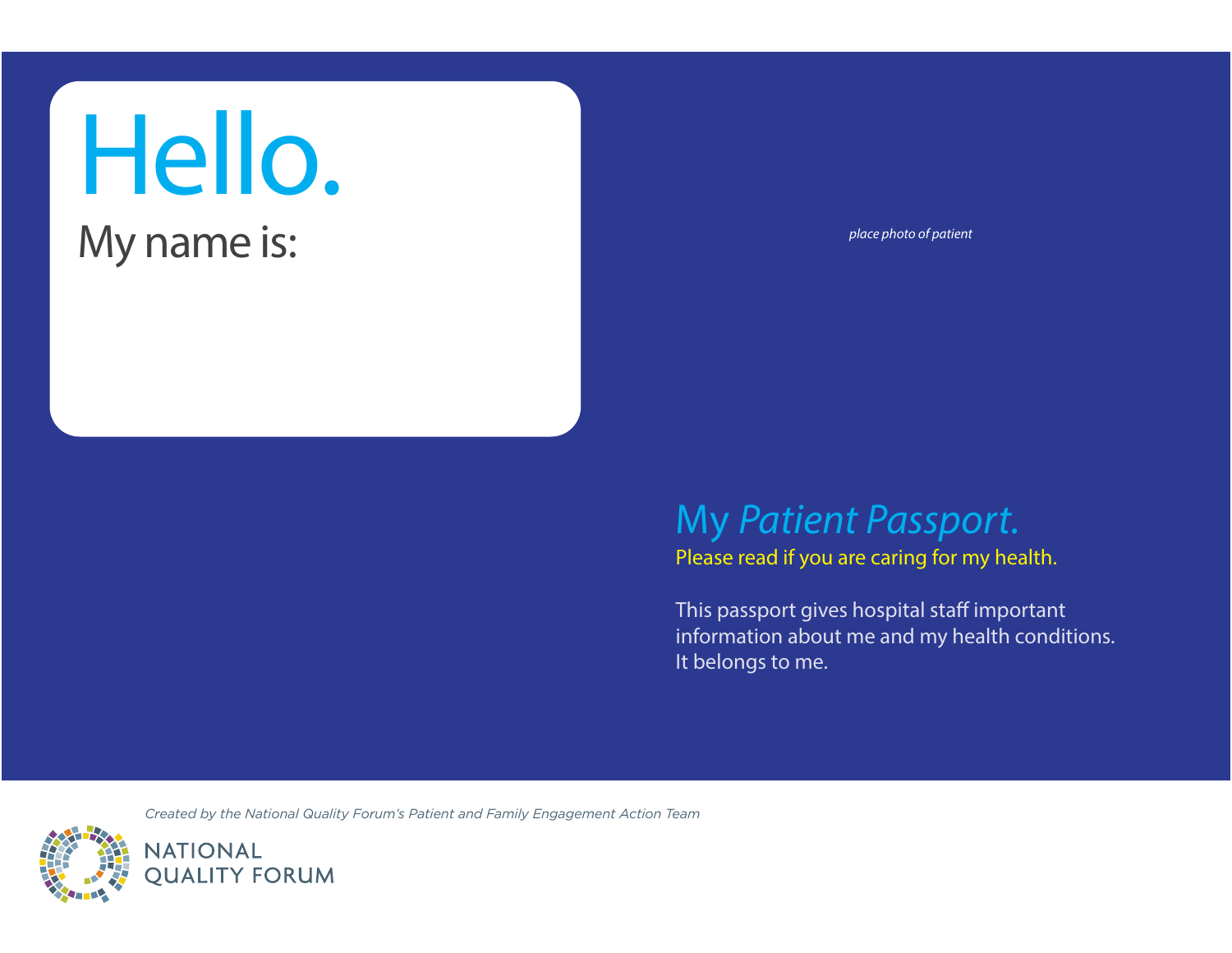### Guide notes/ Using the *Patient Passport*

This passport has been designed to help patients communicate their needs when they enter the hospital. Patients, and caregivers of the patient, should complete the passport before a hospital visit. Some parts of the passport can be filled out during the hospital visit.

The *Patient Passport* is not intended to replace a Personal Health Record or Medical Health Record. It may be copied from and shared with other health professionals in the hospital. It should be given back to the patient after it is read or copied from, since it belongs to the patient.

#### **The goals of the passport are to help patients do the following:**

**Have a conversation** with health professionals in the hospital, rather than just answering their questions

**Communicate** their most important needs and concerns, such as a disability, allergy, or desire to have a family member close by

**Answer** fewer repeat questions

**Prepare mentally and emotionally** for their hospital visit, and prepare their family and caregivers as well

**The goals of the passport are to help health professionals in the hospital do the following:**

**See the patient as a human being,** and treat them with dignity and kindness

**Have more accurate, real time information** about the patient's health, lifestyle, goals, particular needs, etc.

**Talk to the patient, and listen,** rather than only having time to ask questions

**Reduce preventable errors,** since engaged patients and their family/caregivers are a valuable extra pair of eyes and ears in the hospital

**To read more about patient safety and the importance of engaging patients and families in their care,**  go to http://www.npsf.org/for-patients-consumers/.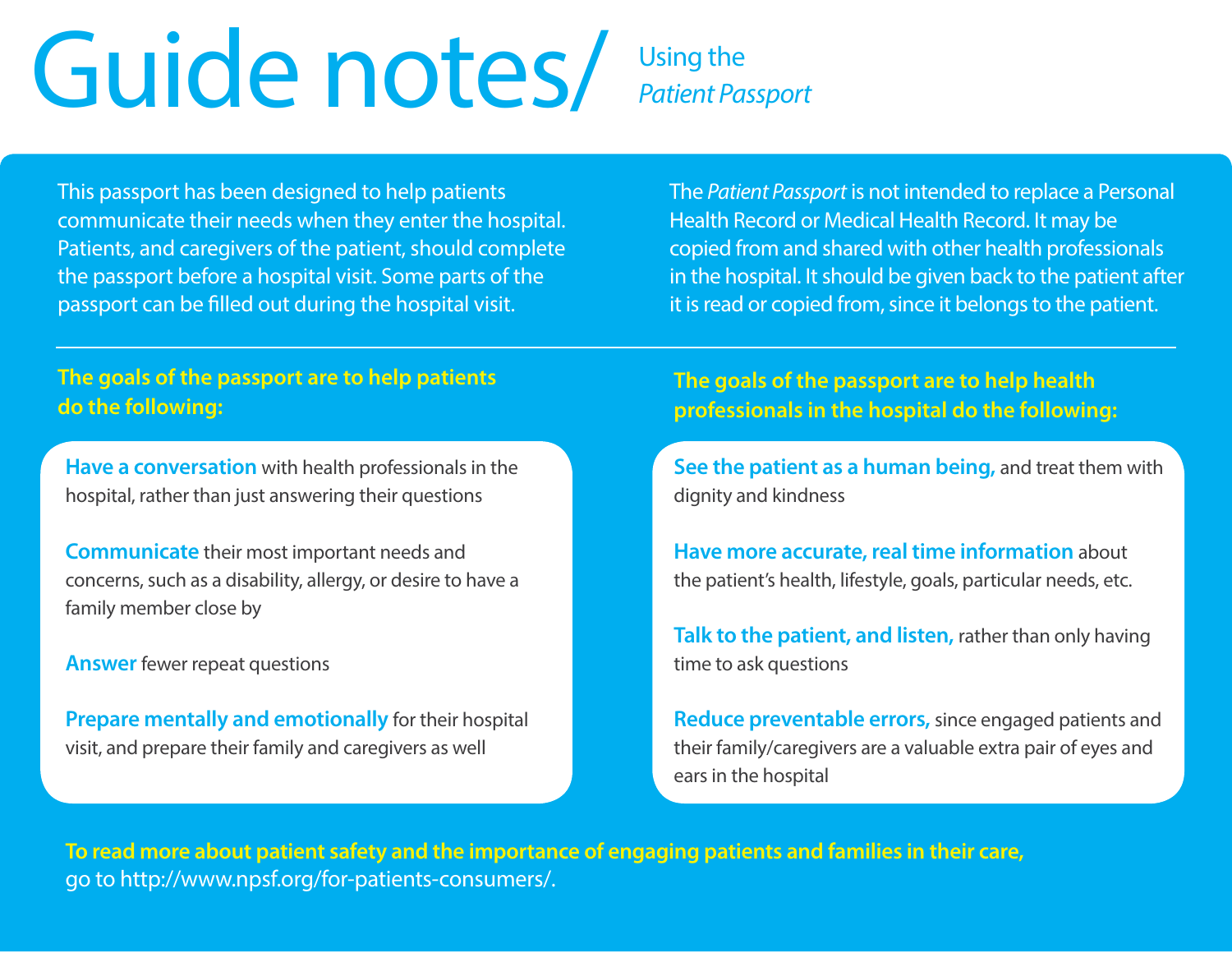## Triage / Hospital Staff

#### I have been diagnosed with the following condition(s):

*\*Page 4 contains contact info for my doctor(s)/health care team*

My current medication list is inside this pocket.

#### Patient Passport for:

| My name                                                                                          | My birth date         |
|--------------------------------------------------------------------------------------------------|-----------------------|
| My address                                                                                       | My phone number       |
|                                                                                                  | My preferred language |
| Things I always need with me (glasses, hearing aids, dentures)                                   |                       |
| I have a religious preference:<br>$\Box$ Yes<br>$\square$ No                                     |                       |
| This means I would like:                                                                         |                       |
| People who need to be contacted (family, care givers)                                            |                       |
| I am allergic to:                                                                                |                       |
| I have a disability or impairment:                                                               |                       |
| $\Box$ Yes. Please see page 12 for where I keep my plan.<br>I have a care plan<br>□<br><b>No</b> |                       |
| My signature (on admission)                                                                      | Date                  |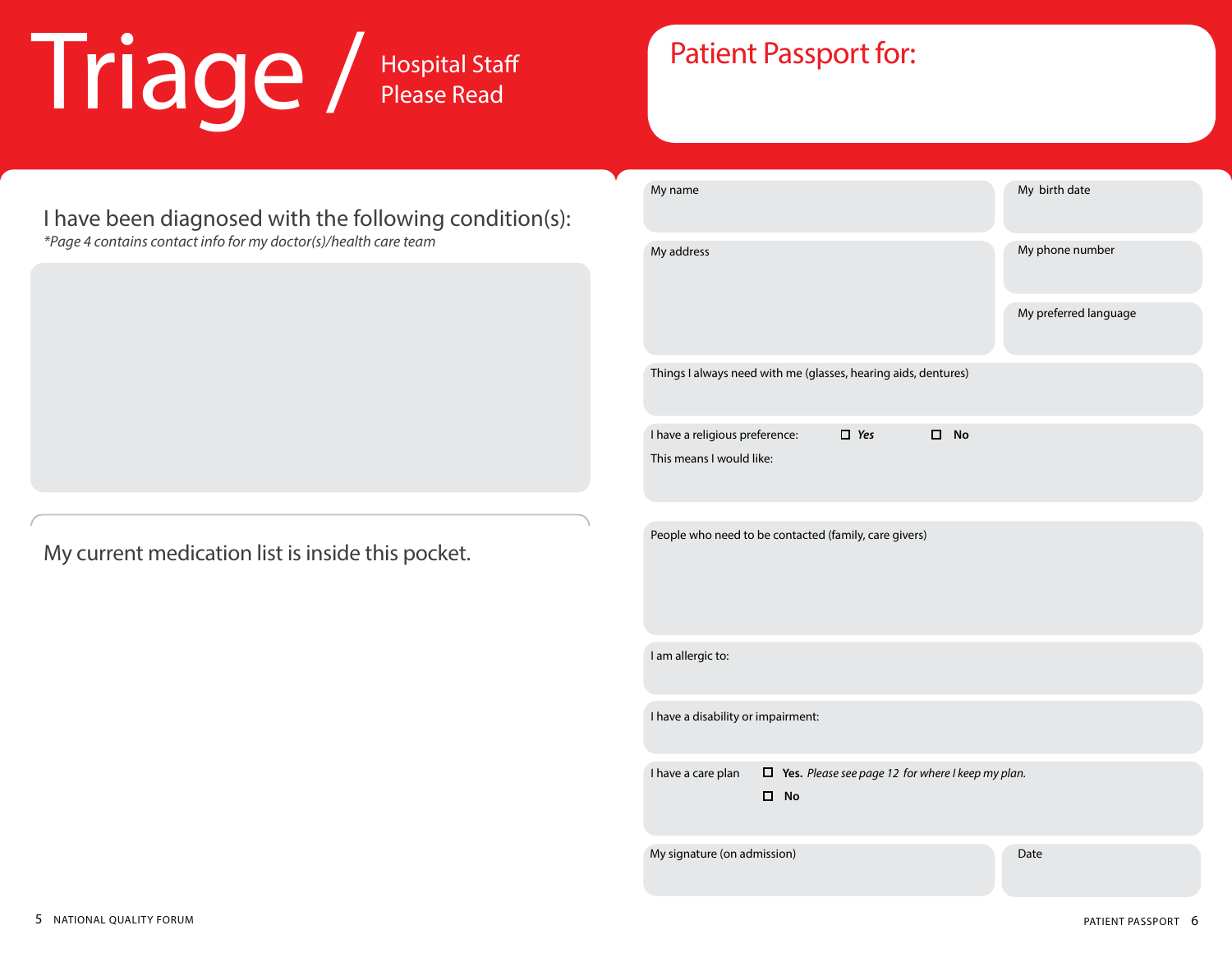## Physicians /

#### My Health Team

| My primary care physician: |
|----------------------------|
| Phone:                     |
| <b>Related Condition:</b>  |
| Specialist:                |
| Phone:                     |
| <b>Related Condition:</b>  |
| Specialist:                |
| Phone:                     |
| <b>Related Condition:</b>  |
| Specialist:                |
| Phone:                     |
| <b>Related Condition:</b>  |
| Specialist:                |
| Phone:                     |
| <b>Related Condition:</b>  |

#### Patient Passport for:

#### My Health History and Goals

| My previous hospitalizations or medical procedures: |
|-----------------------------------------------------|
| Date/Event:                                         |
|                                                     |
| Date/Event:                                         |
|                                                     |
| Date/Event:                                         |
|                                                     |

*Need more space? Insert additional list in back cover*.

When I leave the hospital, I want to be able to ...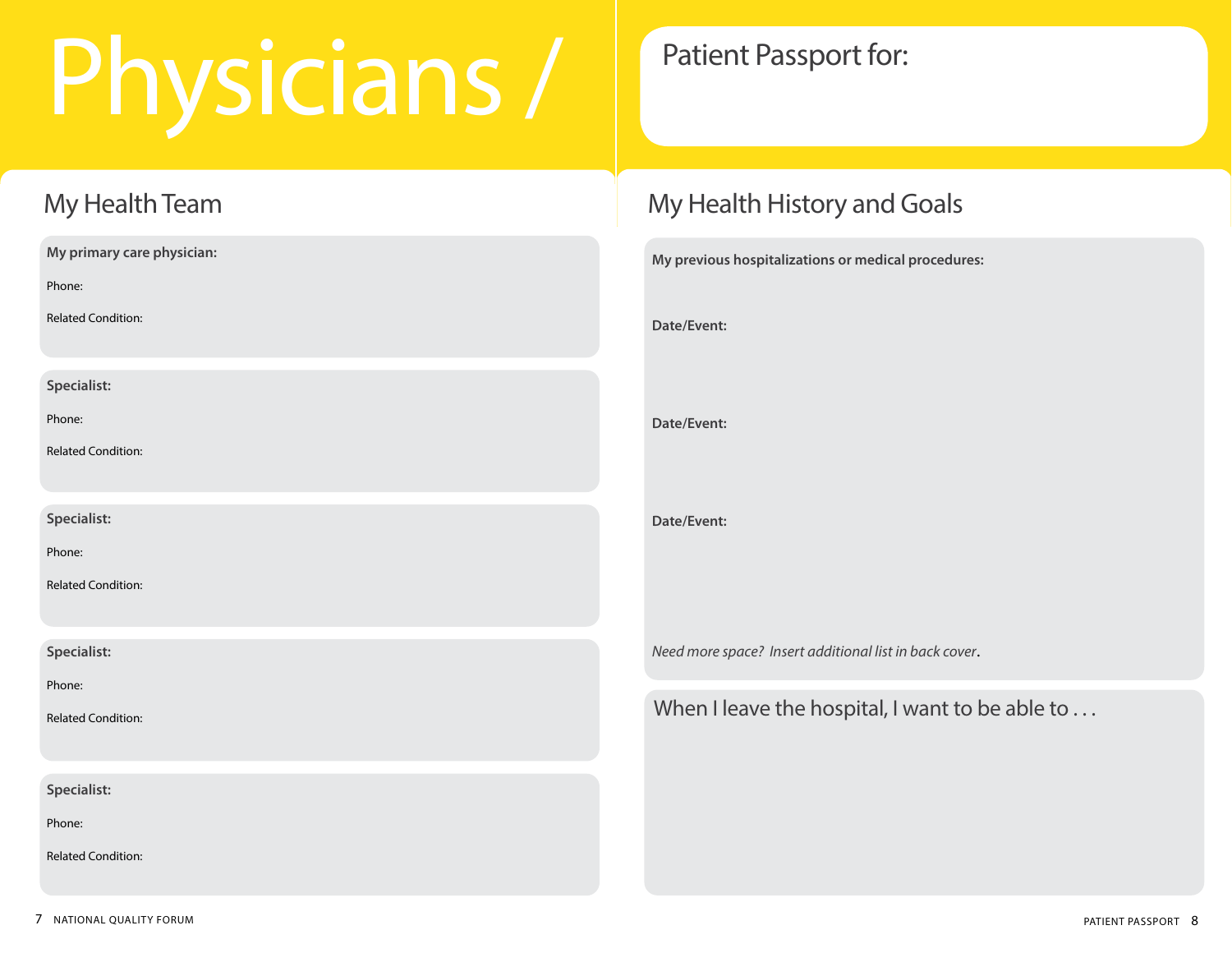### Nurses /

#### Patient Passport for:

Right now, this is what I need most:

The following would help me feel comfortable while I'm in the hospital:

#### Things I need extra help with:

□ Walking □ Dressing

□ Other?

- □ Bathing □ Eating
- □ Drinking □ Using the toilet
- **D** Hearing
- □ Understanding medical terms
- □ Remembering what I'm told

I feel comfortable asking questions, taking notes, or speaking up about my thoughts and concerns NoMaybe Some of the timeAlways *I* would like help with this. □ YES □ NO I can arrange good support from family and friends to help me in my treatment and recovery. NoMaybe Some of the timeAlways *I* would like help with this. □ YES □ NO For my age and condition I feel generally healthy □ No □ Maybe □ Some of the time □ Always

I would like help discussing or recording my preferences for an advance directive and/or end-of-life care.

 $\Box$  *YES*  $\Box$  NO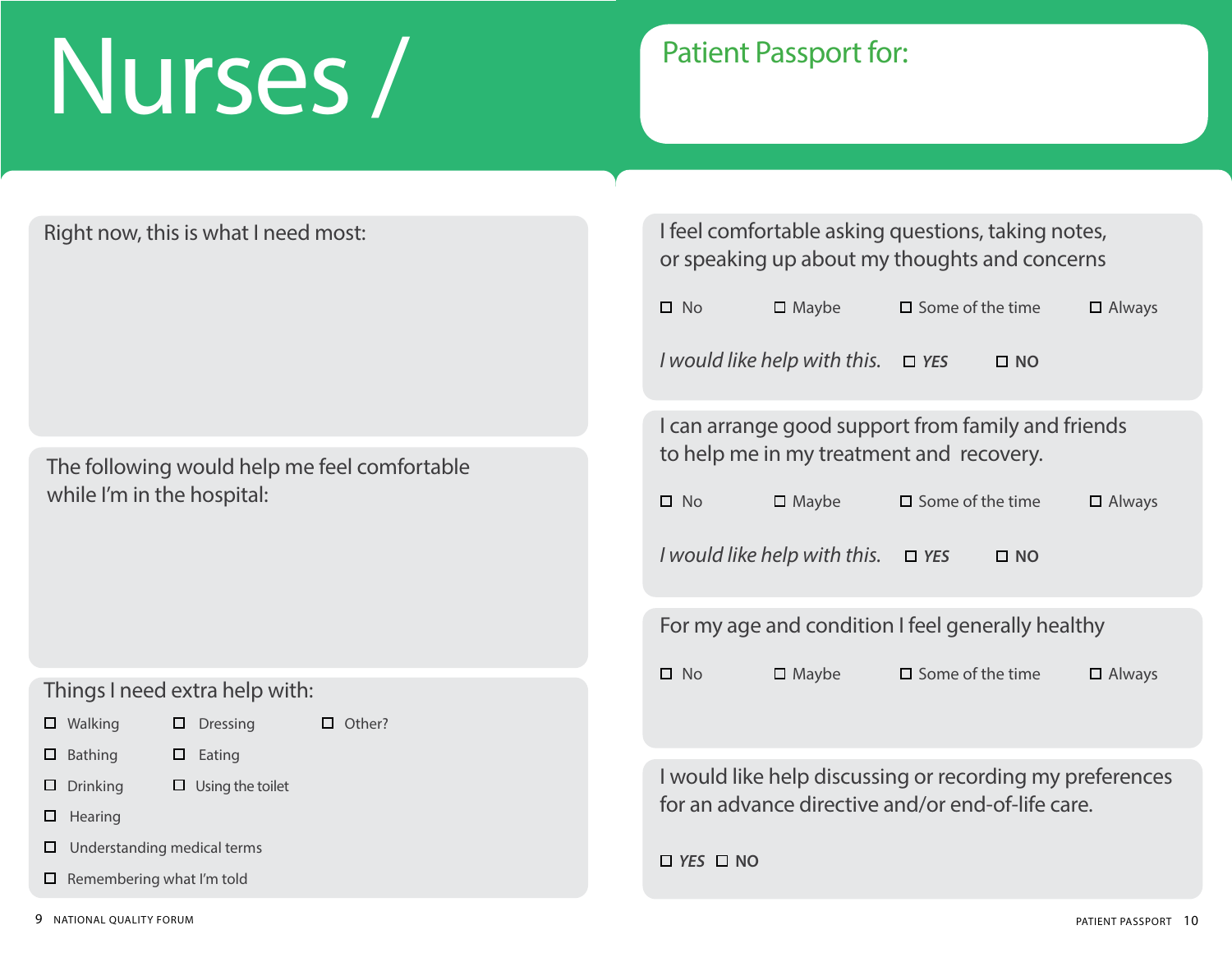### Nurses /

#### Here's a photo I love

*Placing your photo here will help staff get to know you and your world when you're healthy.*

#### Patient Passport for:

My home life (e.g. I live alone, with family, etc.)

When I get home, I need to do the following:

I cope well with my health conditions when:

What bothers me most about my health conditions:

Please honor my choices about the care I would or would not like to receive if incapacitated and/or at the end of life.

I have recorded my preferences and they can be found at this location and/or with this person whom I designate as my representative: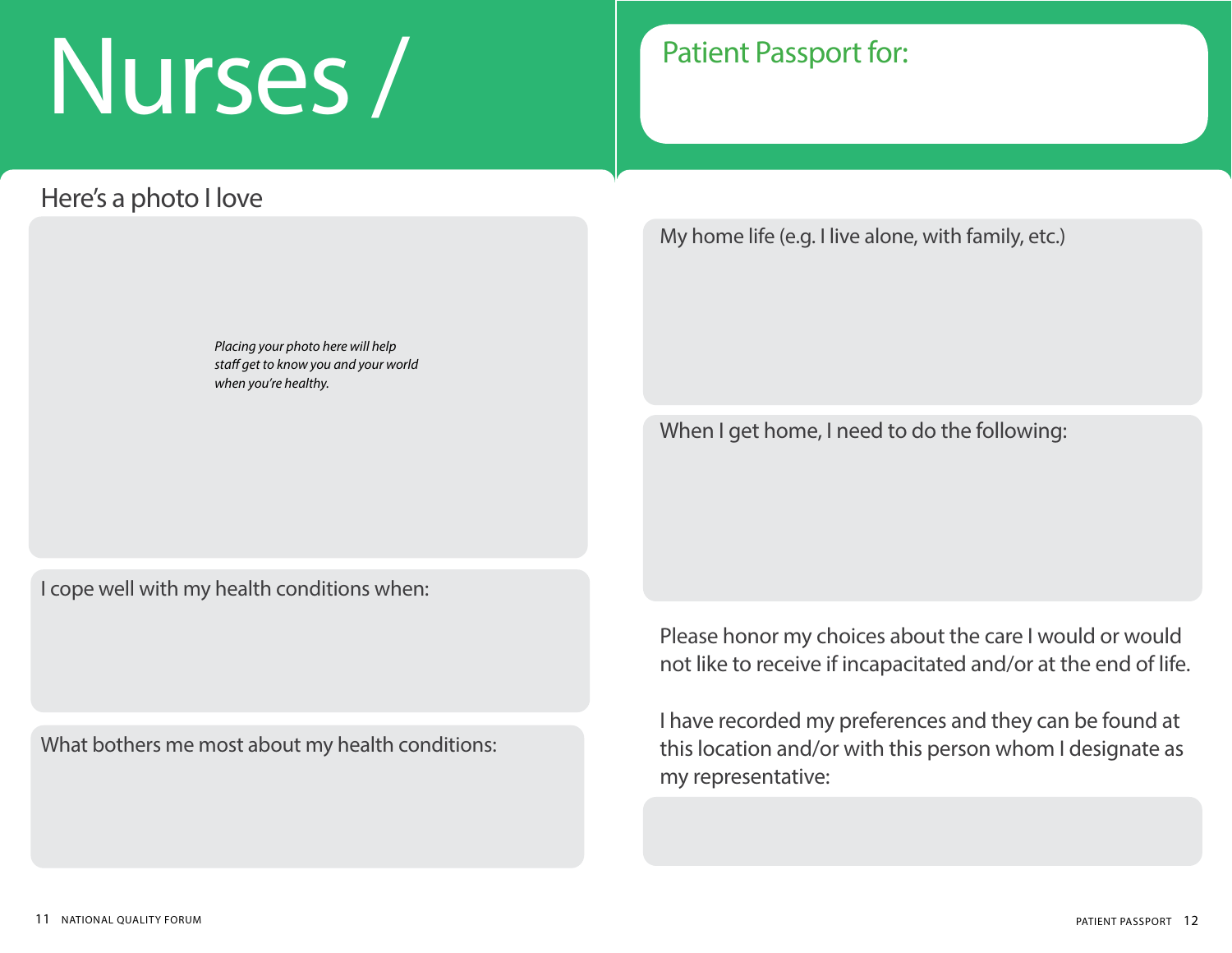### Notes /



Insert additional information, notes, print-outs, Directives, in this pocket.

 $\bullet$